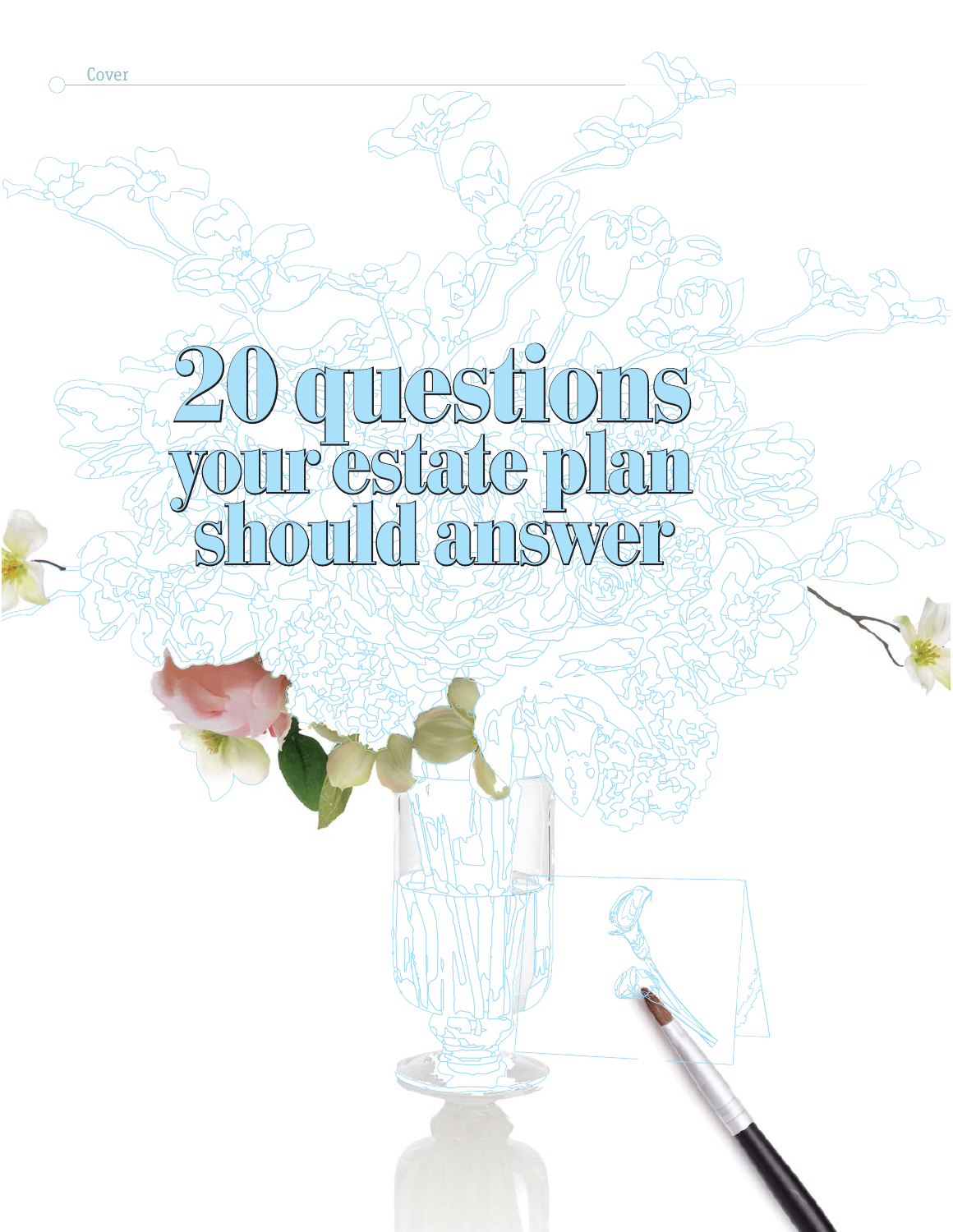# Fill in the details of a life well lived

ou've achieved a certain level of success, and you understand that the privileges of significant wealth come with challenges in equal measure. Among those challenges is successfully passing your wealth and values on to the next generation. It's not a challenge you'll face alone; more than \$30 trillion is expected to be passed from one generation to the next by 2048.1

That's a staggering figure. Even more astonishing is the fact that 58% of Americans don't have so much as a will in place to help smooth the transfer of wealth, according to a study by Princeton Survey Research Associates International. Those who do have one may not realize just how comprehensive their estate plan should be. Every adult needs an estate plan to dictate not just who inherits what, but even more important matters related to your well-being and quality of life. The fact is if you don't make your wishes known, the state will do it for you, potentially at a heavy emotional and financial cost for those you leave behind.

So how can we ensure that our wishes are carried out and that the next generation is prepared to be good financial stewards? The answers lie in asking the right questions – of yourself, your spouse, your family – no matter how uncomfortable it may be.

#### **Ask and answer**

It may help to view these conversations as an opportunity for your family to talk about what matters, to grow

closer, stronger. Answering some of the questions below allows you to share not only your wealth, but the values that have helped you build and sustain it through the years.

## **Who'll care for the kids and how?**

If you have minor children, nothing could be more important than this. If you don't appoint a guardian, the courts will. The loss of both parents will be hard enough, so it's important to ensure their care as best you can. It's not enough to discuss your wishes with your chosen guardians; you must include specifics about who will take care of your children and how your assets are to be used for their benefit. Pick someone, as well as an alternate, who shares your values and will love your children as their own. You may want to write letters to the guardians and your kids that offer specifics about your wishes and the beliefs you want to share. The letters won't be part of your official estate plan, but will go a long way to making sure your kids are well cared for. 1

### **Think about this**

Without a trust, your children will likely be fully in charge of their inheritance once they turn 18, so you may want to put stipulations in place so a trustee can help guide them when you can't.

#### **What do you own?**

Seems simple enough on the surface, but you need to include more than your home, car and bank accounts. Take inventory of your retirement accounts including 401(k)s at your previous or current company, insurance policies, digital assets, fine art, intellectual property – anything that has value. Rental properties and business ventures should be included as well as how they are titled. 2

Your estate attorney can help you decide what needs to be itemized in the will, but it's a good idea to have a basic inventory of your assets whether or not you specify them in your legal documents.

#### **What do you owe?**

Make a full list of your debts including mortgages, loans and credit cards, so your family is fully aware should creditors come calling. <u>{</u>

#### **Who gets what?**

Yes, we're talking about distribution of property. But it's anything but simple. Who are your heirs, how much will they receive and when? Are your heirs old enough and adequately prepared to handle significant wealth and the responsibilities it brings? Will you need to put stipulations in place about when they'll receive their inheritance and under what circumstances? Will some members of your family expect to be the sole beneficiaries? How will you manage family dynamics? Will they understand if you want them to succeed on their own without a trust 4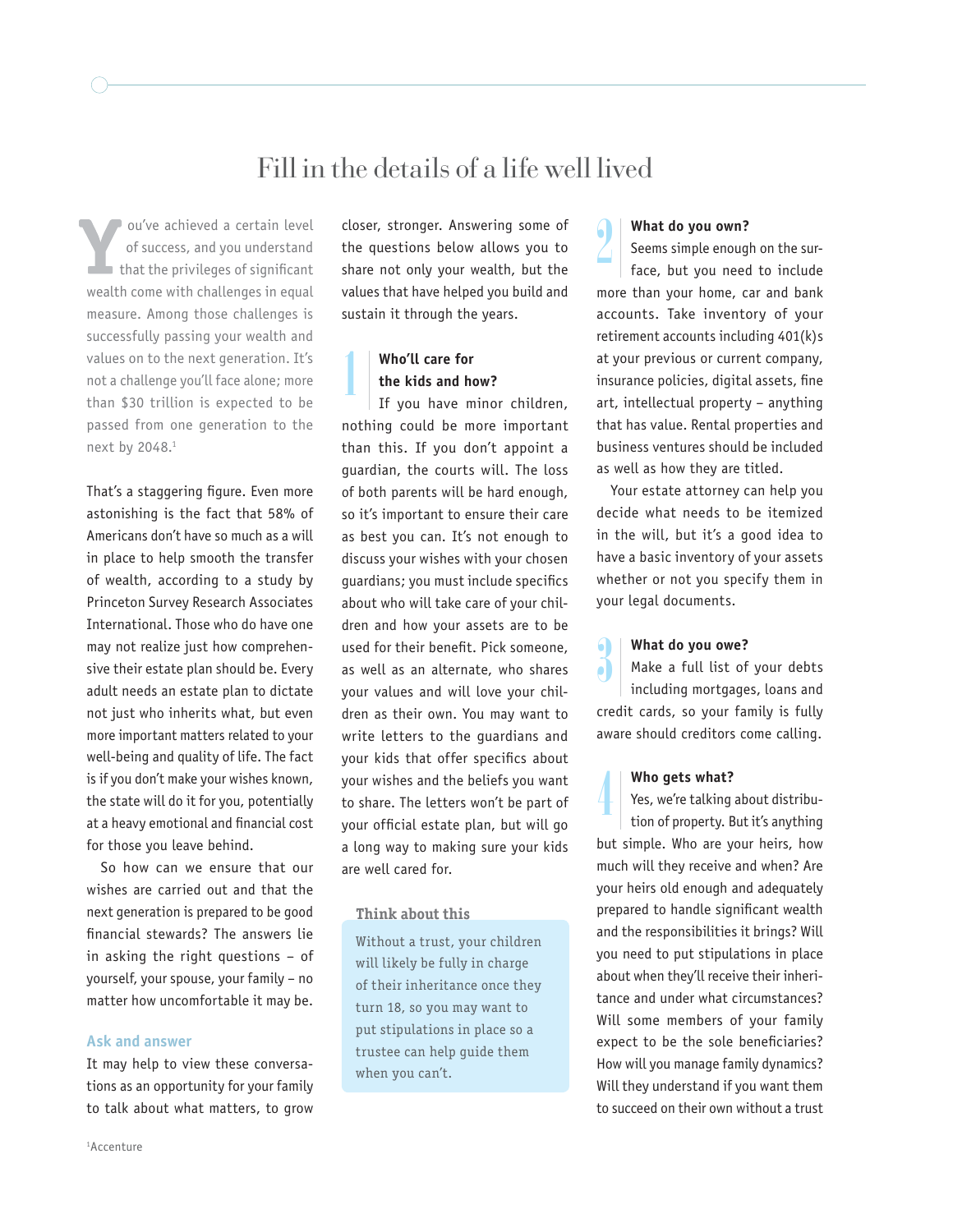fund? It can get even more complicated when you factor in blended families and business interests.

Without a detailed estate plan, you can't specify who gets what. That means your estranged brother could inherit your business or that part of your estate may be liquidated so that your spendthrift child receives his or her share. You'll also need to consider any beneficiary who is unable to fully care for themselves and outline your wishes for their care. If someone you love is incapable of handling money well, then it's time to consider a trust of some sort to help act in your interests when you're no longer able to do so.

It's a good idea to work through these complexities, while you have time to do so, with guidance from estate planning experts.

#### **Think about this**

Things get messy without a will. At best, it forces someone to go through a court proceeding to become a voluntary administrator of your estate. At worst, the people you love most could end up in a years-long legal battle with one another.

#### **Do you need/have a trust?**

Trusts need not be expensive or complex, and there are a variety of trusts to help your heirs manage their inheritance until they are old enough, capable enough or financially savvy enough to manage those assets for themselves. Your financial advisor and estate attorney can help you determine what kind of trust makes the most sense for your family.

## **Who gets your retirement savings?**

Most retirement accounts are passed on to named beneficiaries on the account, not in accordance with your will. It's important to make sure your beneficiaries are up to date and review your selections at least once a year or whenever a major life event occurs within your family. 6

#### **Think about this**

On a related note, your beneficiary designations, titling of assets and your estate plan should all reflect your estate planning intentions. Each of these documents needs to be coordinated with the next, so they tell a comprehensive "story."

**Who will run your business?** Only 30% of privately held businesses survive into the second generation, and less than 15% survive into the third. This makes it vital to establish a transition strategy and start working toward a successful succession years before you think you need it. It may make sense to groom an heir from your extended family, to sell, or to have an expert take over until your chosen heir is old enough or prepared enough. But again, have a plan and put it in writing. **18 Do you need/have a trust?** chosen heir is old enough or prepared your preferences for<br>
Trusts need not be expensive or enough. But again, have a plan and<br>
complex, and there are a variety put it in writing. Think about 7

#### **Are you fully insured?**

Life insurance, especially, can be a means to provide for your children or your spouse. Some families elect to use life insurance to help make inheritances more equitable, say in the case of an art-loving child inheriting 8

your collection, while his or her sibling receives a similar amount as an insurance payout. However you choose to use it, make sure to update beneficiary designations as necessary, so you don't inadvertently benefit your ex-husband instead of your children or current spouse.

And, make sure your family knows what policies you have and where they are so they can access them. Let them know, too, how those policies are paid. Seems odd, but if they prematurely close the account that automatically paid those premiums, they may inadvertently void your policy for nonpayment. It's these types of details that can make the aftermath of a loss so much harder for those you love, so make sure to communicate all the necessary information.

#### **As you age, who will take care of you and how will you fund that care?** 9

Caregiving is a lot to ask of one person, so it may make sense to tap several friends or family members who can coordinate your care, doctors' appointments, transportation and other needs as you get older. If you have long-term care insurance, let your family know where the policy is, what it covers and your preferences for care.

Longevity is a game-changer. Estate planning is the way you communicate how you want to live out the remainder of your years, possibly in the care of someone else. You may want more than a paragraph or two describing your wishes.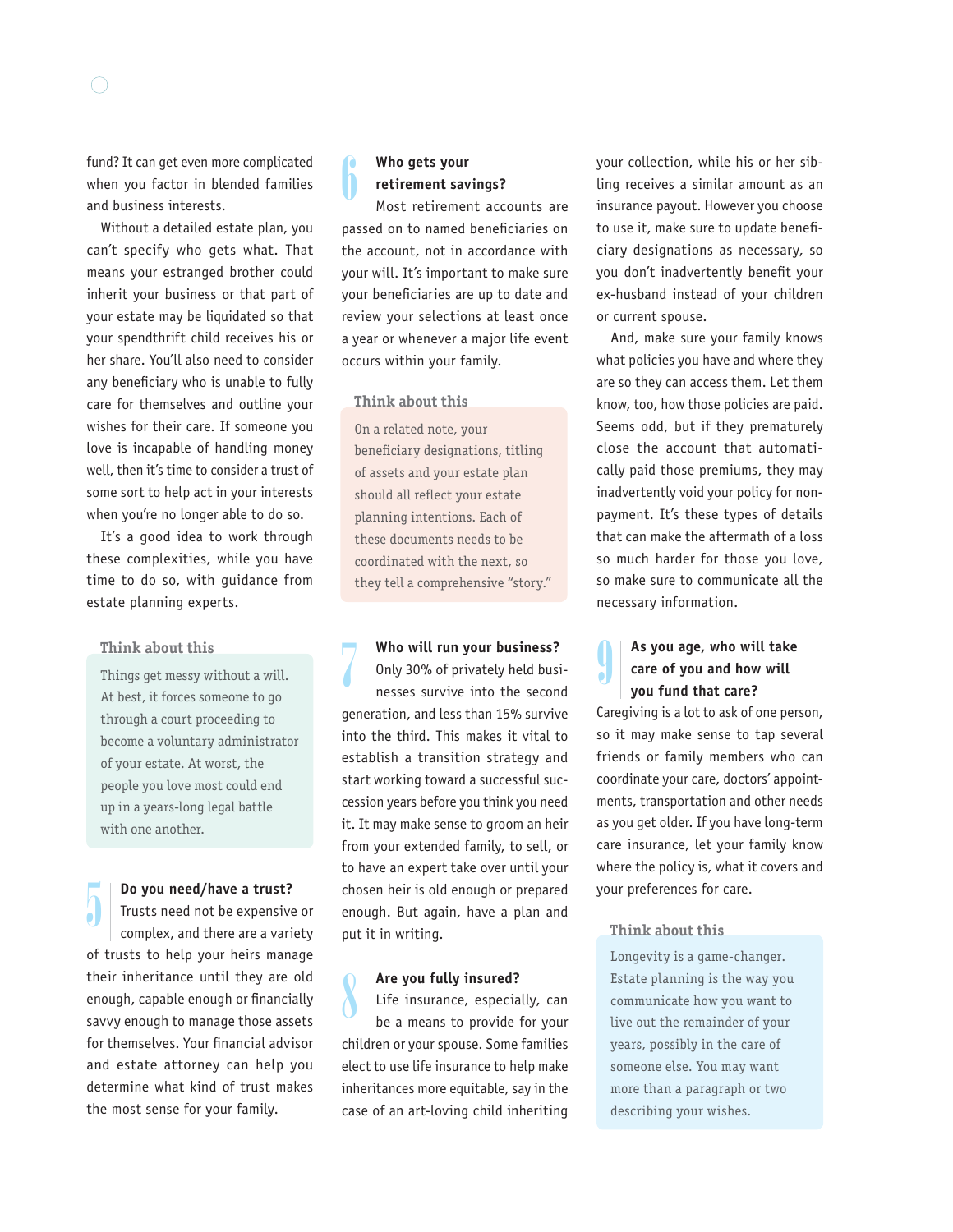## **Who should be your healthcare advocate? 10** Who should be your<br> **10** healthcare advocate?<br>
While you may not want to

think about what happens should you become incapacitated, it's wise to do so while you can make decisions for yourself. Healthcare decisions related to your quality of life are important and should be carefully and thoroughly communicated both in writing via a healthcare directive, as well as discussed with your family and whoever will serve as your healthcare power of attorney. You may also want a living will to outline how you want your loved ones to deal with end-of-life decisions. Doing so now can save them from additional turmoil during what is sure to be an inherently difficult time.

#### **Think about this**

Anyone over 18 should have a healthcare power of attorney. Once your children become adults, healthcare professionals can no longer share medical information with you unless given permission to do so. Talk about whether your kids should make you or your spouse their healthcare proxy.

## **What if the unthinkable happens?**

It's awful to contemplate, but should you stipulate who gets what if disaster strikes your entire immediate family? Who would be your next choice of heir? Contingencies help keep your estate out of court and help those left behind pick up the pieces. 11

## **What kind of funeral do you want?**

Estate planning is about making things easier for your loved ones after you're gone. And that means letting them know whether you want to be cremated or where you'd prefer to be buried. Even better? Make arrangements – and pay for them – ahead of time so your survivors will face less stress. That, in and of itself, may be worth the effort.

#### **Who will be responsible for your financial, personal and legal matters?** 13

One person should be designated as your financial power of attorney. It may be the same person you trust with your healthcare decisions, but this person is the one who'll manage your assets if you're unable to. You can limit the scope of responsibility to just day-to-day transactions, like paying bills, or widen it to include real estate matters and philanthropic endeavors. Whomever you choose must be honest, competent and willing to work with your professional advisors to keep your finances in order.

## **Who is your executor?**

Your executor will have quite a bit of legal responsibility and control. This is the person who files your will to start the probate process; locates, values and helps distribute your assets; settles the estate, including paying any estate taxes; and navigates other potentially complex issues. 14

He or she should be trustworthy, fair and reasonable – and have time to devote to the job. Many choose a family Only 30% of privately held businesses survive into the second generation, and less than 15% survive into the third. This makes it vital to establish a transition strategy.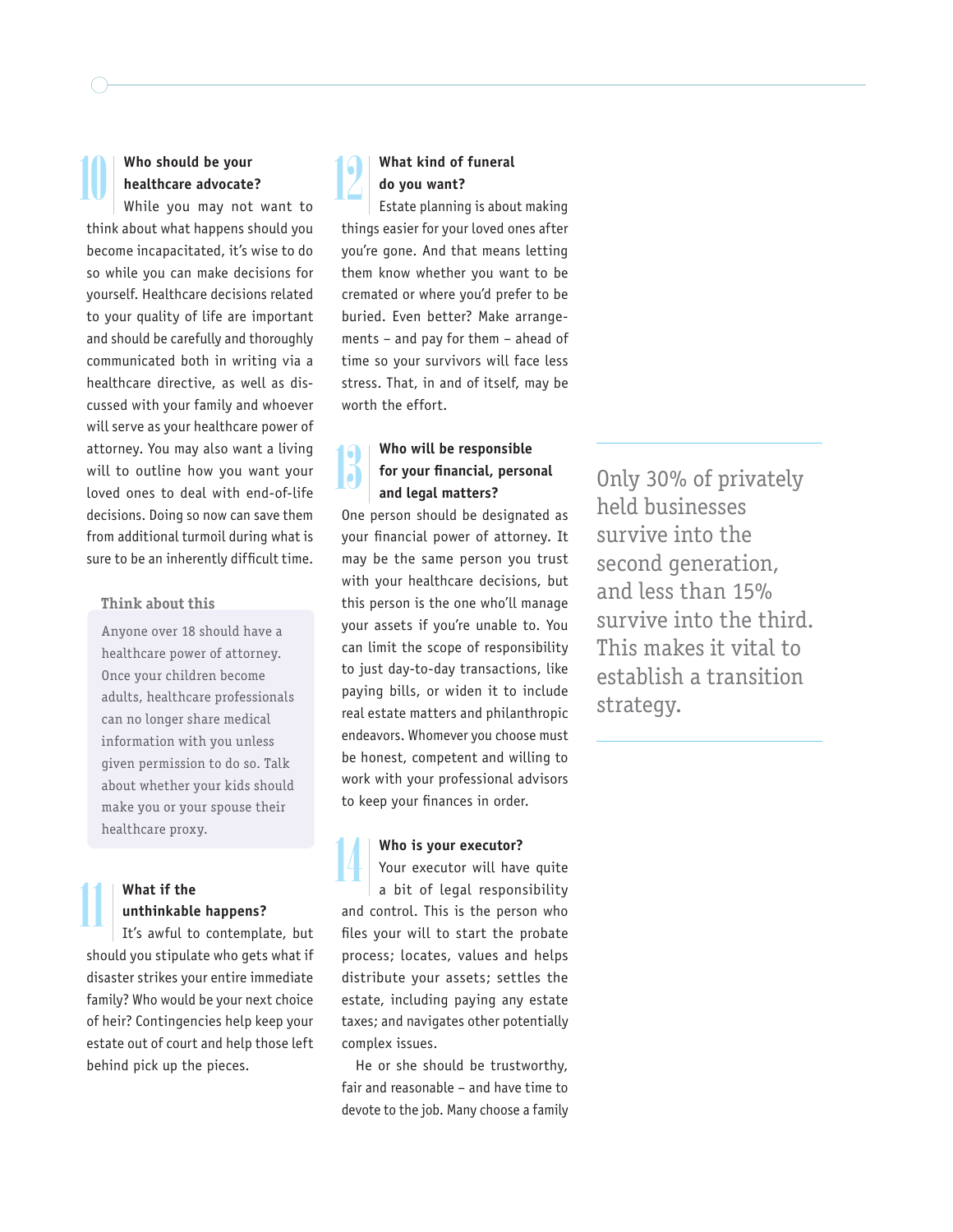member, but professional executors are available, too. A trustee has similar fiduciary duties and should be someone with integrity who can handle the responsibility and honor your wishes.

#### **Think about this**

Almost 70% of heirs' assets disappear after an estate transition. Teach the next generation to be good stewards of family wealth.

## **Who will manage your digital assets?**

Our modern life comes with usernames, passwords and, yes, digital assets (your music and photo libraries, perhaps). Someone should be able to access your online life, including social media accounts, after you pass away. Read through some of the fine print to make sure you're not violating any terms of agreement by assigning a digital proxy to access your accounts. If necessary, assign a digital power of attorney instead. 15

## **What legacy would you like to leave behind?**

Your answer should take into account non-financial topics such as your values, expectations, the roles your family members will play and more. Have you shared the history of your success with your family? Are you confident they have what they need to carry on your legacy for the next generation and those who come after? 16

You can answer these questions in a nonbinding "family love letter," also referred to as an "ethical will," for your spouse, children and grandchildren. The greatest gifts you have to bestow may well be your values, spiritual beliefs, wisdom, hopes for your descendants, and the love you feel for your family and friends – important intangibles worth sharing with those you care about.

## **What organizations do you want to benefit?**  17

A well-designed estate plan allows you to do some wonderful things with your hard-earned assets. You could benefit your local children's hospital or theater. Or give to your alma mater or fund a grandchild's college education. The choices are endless, but your wishes need to be well documented and secured via the appropriate vehicle, whether a donoradvised fund, a charitable remainder trust or some other kind.

## **Is your estate plan tax efficient?** 18

While the current \$11.2 million individual federal estate and gift tax exemption is quite generous, it may not cover your entire estate. Consider implementing some well-known strategies to help reduce or eliminate gift, estate and generation-skipping transfer taxes, as well as mitigate federal and state income tax consequences. Doing so could smooth the transfer of assets and keep more of your hard-earned wealth within the family. For example, consider using the unlimited marital deduction that allows tax-free transfers between spouses, or a specialized trust, such as a bypass trust or credit shelter trust, with your spouse as the lifetime beneficiary and your children as the remainder beneficiaries.

## **Where are important documents stored?**

Your loved ones shouldn't have to chase wild geese when they're already dealing with loss. Once you have your affairs in order, communicate the practical parts of your plan, including where to find all the important documents. Keep in mind, this doesn't just apply to estate planning documents, but also to birth and marriage certificates, deeds, insurance policies, credit card information and other financial documents, to name a few. 19

**Who are your advisors?** Your family will need to contact the professionals who helped you draft your estate plan and may even need guidance themselves. Make sure your family has met your professional advisors and knows how to contact them. 20

#### **Your lasting legacy**

Successfully passing on wealth is complex, both emotionally and practically, but the effort is worthwhile for your own comfort and the security of those you leave behind. Don't view it as a purely financial process; instead, view the planning process as a chance to engage your spouse and heirs with deep, meaningful conversations about health, wealth and the future.

These discussions are ongoing, building on one another until you and those who matter to you have a clear plan in place, and you have the comfort of knowing your family and your legacy will be well taken care of. Some topics may be harder to talk about, but that simply means they're that much more important.  $\mathbf w$